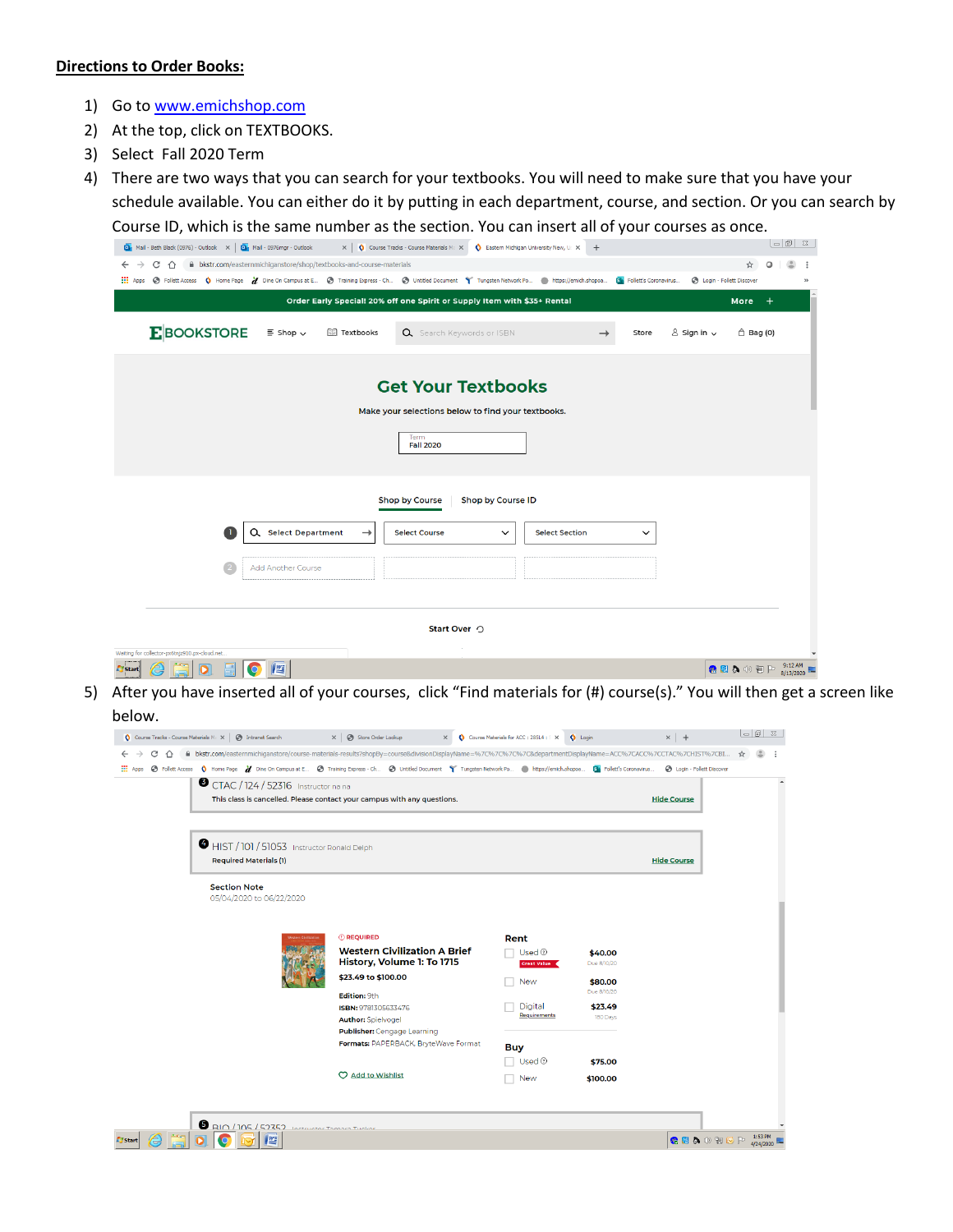- 6) Since you are not allowed to rent physical books, you would need to pick between BUY new, used, and rent digital. You are allowed to rent digital because it is an online material, and there is not a contract involved.
- 7) Once you have selected the books you need, you can select, "Add # item to bag."

| Course Tracks - Course Materials Mill X<br><b>S</b> Intranet Search                                                                                                                                          | X   Store Order Lookup<br>$\times$                                                                                                                             | Course Materials for ACC: 285L4: X                          | <b>Q</b> Login                                                                                                                                              | $\times$ +                        |   | $\sim$ 6 $\sim$ |
|--------------------------------------------------------------------------------------------------------------------------------------------------------------------------------------------------------------|----------------------------------------------------------------------------------------------------------------------------------------------------------------|-------------------------------------------------------------|-------------------------------------------------------------------------------------------------------------------------------------------------------------|-----------------------------------|---|-----------------|
| C<br>$\Omega$<br>→ Follett Access < /> Nome Page > / Dine On Campus at E ● Training Express - Ch ● Untitled Document → Tungsten Network Po ● https://emich.shopoa E Follett's Coronavirus<br><b>III</b> Apps | A bkstr.com/easternmichiganstore/course-materials-results?shopBy=course&divisionDisplayName=%7C%7C%7C%7C%7C%departmentDisplayName=ACC%7CACC%7CCTAC%7CHIST%7CBI |                                                             |                                                                                                                                                             | <b>B</b> Login - Follett Discover | ☆ |                 |
|                                                                                                                                                                                                              | HEADS UP! YOU HAVE ALREADY ADDED THIS ITEM TO YOUR BAG.                                                                                                        |                                                             |                                                                                                                                                             |                                   |   |                 |
|                                                                                                                                                                                                              | <b>C</b> REQUIRED                                                                                                                                              | Rent                                                        |                                                                                                                                                             |                                   |   |                 |
|                                                                                                                                                                                                              | <b>Western Civilization A Brief</b><br>History, Volume 1: To 1715                                                                                              | $Use d$ <sup><math>\odot</math></sup><br><b>Great Value</b> | \$40.00<br>Due 8/10/20                                                                                                                                      |                                   |   |                 |
|                                                                                                                                                                                                              | \$75.00                                                                                                                                                        | <b>New</b>                                                  | \$80.00<br>Due 8/10/20                                                                                                                                      |                                   |   |                 |
|                                                                                                                                                                                                              | Edition: 9th<br>ISBN: 9781305633476<br><b>Author: Spielvogel</b>                                                                                               | Digital<br>Requirements                                     | \$23.49<br>180 Days                                                                                                                                         |                                   |   |                 |
|                                                                                                                                                                                                              | Publisher: Cengage Learning<br>Formats: PAPERBACK, BryteWave Format                                                                                            | $\nu$ In Bag                                                |                                                                                                                                                             |                                   |   |                 |
|                                                                                                                                                                                                              |                                                                                                                                                                | <b>Buy</b><br>$\nu$ Used $\odot$                            | \$75.00                                                                                                                                                     |                                   |   |                 |
|                                                                                                                                                                                                              | C Add to Wishlist                                                                                                                                              | New                                                         | \$100.00                                                                                                                                                    |                                   |   |                 |
| BIO / 105 / 52352 Instructor Tamara Tucker                                                                                                                                                                   | This class is cancelled. Please contact your campus with any questions.                                                                                        |                                                             |                                                                                                                                                             | <b>Hide Course</b>                |   |                 |
| <b>Add Another Course</b>                                                                                                                                                                                    |                                                                                                                                                                | 2 of 1 Required Items Selected                              | ADD 1 ITEM TO BAG →                                                                                                                                         |                                   |   |                 |
| Start Over O                                                                                                                                                                                                 |                                                                                                                                                                |                                                             | Important: Supplemental materials like access cards<br>or CDs (even if listed as part of the book's title) will<br>usually not be included with Used books. |                                   |   |                 |
| 些<br><b>Start</b>                                                                                                                                                                                            |                                                                                                                                                                |                                                             |                                                                                                                                                             | 心思みの知                             |   | 2:04 PM         |

8) You'll then get a screen that says, "View bag & checkout." That will take you to your bag to see all of the items in your bag.

| yuu wus.                                                   |                                                                                                                                                                                                      |                        |                              |
|------------------------------------------------------------|------------------------------------------------------------------------------------------------------------------------------------------------------------------------------------------------------|------------------------|------------------------------|
| O Course Tracks - Course Materials Max   @ Intranet Search | Course Materials for ACC : 285L4 : : X C Login<br>$\times$ $\bullet$ Store Order Lookup                                                                                                              |                        | $\times$   +                 |
| C<br>$\cap$                                                | A bkstr.com/easternmichiganstore/course-materials-results?shopBy=course&divisionDisplayName=%7C%7C%7C%7C&departmentDisplayName=ACC%7CACC%7CCTAC%7CHIST%7CBI                                          |                        | ☆                            |
|                                                            | Apps @ Follett Access \ Home Page \ Dine On Campus at E @ Training Express - Ch @ Untitled Document \ Tungsten Network Po . https://emich.shopoa En Follett's Coronavirus @ Login - Follett Discover |                        |                              |
| Sect<br>O <sub>5</sub> /C<br>list                          | 1 Item has been added to your bag from your course                                                                                                                                                   | $\times$               |                              |
|                                                            | <b>Western Civilization</b><br><b>Western Civilization A Brief History,</b><br><b>Volume 1: To 1715</b><br>HIST / 101 / 51053 Instructor Ronald Delph<br>Selection: Buy New                          | \$100.00               |                              |
|                                                            |                                                                                                                                                                                                      | Your Bag (2): \$123.49 |                              |
|                                                            | <b>CONTINUE SHOPPING</b>                                                                                                                                                                             | VIEW BAG & CHECKOUT →  |                              |
|                                                            | BIO / 105 / 52352 Instructor Tamara Tucker<br>This class is cancelled. Please contact your campus with any questions.                                                                                |                        | <b>Hide Course</b>           |
| <b>Add Another Course</b><br>Start Over O                  | Done finding your materials?                                                                                                                                                                         | VIEW BAG $\rightarrow$ |                              |
| 肾<br><b>Start</b>                                          |                                                                                                                                                                                                      |                        | <b>● 图 5 ① 图 6 P 2:06 PM</b> |

9) You'll be able to review what is in your bag and then proceed to checkout. You will get this screen, please make a selection and click, "Proceed to checkout."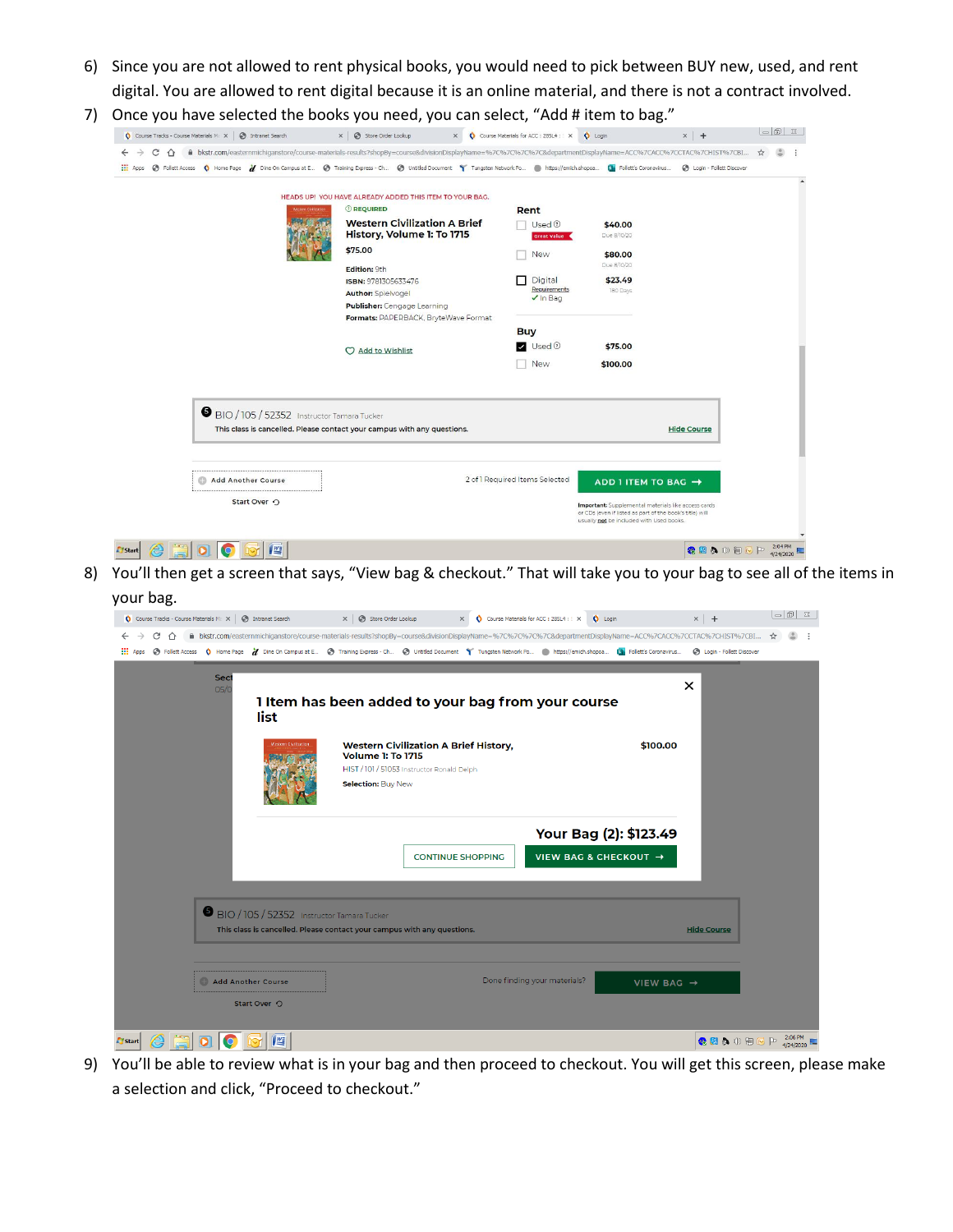|                                        | Course Tracks - Course Materials Max   @ Intranet Search                                                                                                                             | $\times$ $\circ$ Store Order Lookup | Shopping Cart                      | $\times$ $\bullet$ Login                                                                                                                                                     | $\times$   +                                | $\overline{\blacksquare}$  |
|----------------------------------------|--------------------------------------------------------------------------------------------------------------------------------------------------------------------------------------|-------------------------------------|------------------------------------|------------------------------------------------------------------------------------------------------------------------------------------------------------------------------|---------------------------------------------|----------------------------|
| $\leftarrow$ $\rightarrow$ C $\Lambda$ | bkstr.com/easternmichiganstore/bag                                                                                                                                                   |                                     |                                    |                                                                                                                                                                              |                                             | $\uparrow$ $\circ$ $\circ$ |
|                                        |                                                                                                                                                                                      |                                     |                                    | Hops @ Follett Access Q Home Page 2 Dine On Campus at E @ Training Express - Ch @ Untitled Document T Tungsten Network Po @ https://emich.shopoa Din Follett's Coronavirus   | <b>6</b> Login - Follett Discover           |                            |
| My E                                   |                                                                                                                                                                                      |                                     |                                    |                                                                                                                                                                              | $\overline{\mathsf{x}}$                     |                            |
|                                        | OK with Textbook Substitutions?                                                                                                                                                      |                                     |                                    |                                                                                                                                                                              |                                             |                            |
| estern Civil                           | with the condition available. This may affect the total price of your order.                                                                                                         |                                     |                                    | Because our textbook inventory can change, if the textbook condition (new/used) you selected is unavailable, we can replace it                                               |                                             | 100.00                     |
|                                        | ○ Yes! Replace my book with the condition available. (Recommended)                                                                                                                   |                                     |                                    |                                                                                                                                                                              |                                             |                            |
|                                        | $\bigcirc$ Do not replace my book. The unavailable item(s) will be cancelled from my order.                                                                                          |                                     |                                    |                                                                                                                                                                              |                                             |                            |
|                                        |                                                                                                                                                                                      |                                     |                                    | PLEASE MAKE A SELECTION                                                                                                                                                      |                                             | PayPal Credit              |
|                                        |                                                                                                                                                                                      |                                     |                                    | Have a promo code?                                                                                                                                                           |                                             |                            |
|                                        |                                                                                                                                                                                      |                                     |                                    | Promo Code                                                                                                                                                                   |                                             | <b>APPLY</b>               |
|                                        |                                                                                                                                                                                      |                                     |                                    | One promo code per order                                                                                                                                                     |                                             |                            |
|                                        |                                                                                                                                                                                      |                                     |                                    |                                                                                                                                                                              |                                             |                            |
|                                        |                                                                                                                                                                                      |                                     |                                    | shipments from different locations.                                                                                                                                          | FYI: You may receive your order in multiple |                            |
|                                        |                                                                                                                                                                                      |                                     |                                    |                                                                                                                                                                              |                                             |                            |
|                                        |                                                                                                                                                                                      |                                     |                                    |                                                                                                                                                                              |                                             |                            |
|                                        |                                                                                                                                                                                      |                                     |                                    |                                                                                                                                                                              |                                             |                            |
|                                        |                                                                                                                                                                                      |                                     |                                    |                                                                                                                                                                              |                                             |                            |
| <b>A</b> Start                         |                                                                                                                                                                                      |                                     |                                    |                                                                                                                                                                              |                                             | <b>●图 5</b> ① 图 ID 2:07PM  |
|                                        |                                                                                                                                                                                      |                                     |                                    |                                                                                                                                                                              |                                             |                            |
|                                        |                                                                                                                                                                                      |                                     |                                    |                                                                                                                                                                              |                                             |                            |
|                                        | 10) Please create an account.                                                                                                                                                        |                                     |                                    |                                                                                                                                                                              |                                             | $= 2$                      |
|                                        | ◯ Course Tracks - Course Materials M: X   ◯ Intranet Search<br>$\leftarrow$ $\rightarrow$ $\mathbb{C}$ $\hat{\Omega}$ $\hat{\mathbb{H}}$ bkstr.com/easternmichiganstore/bag/checkout | $\times$ $\circ$ Store Order Lookup | $\times$ $\bullet$ Secure Checkout | $\times$ $\bullet$ Login                                                                                                                                                     | $\times$   +                                | ÷                          |
|                                        |                                                                                                                                                                                      |                                     |                                    | The Apps @ Follett Access ( Home Page 2 Dine On Campus at E @ Training Express - Ch @ Untitled Document T Tungsten Network Po https://emich.shopoa [3] Follett's Coronavirus | <b>C</b> Login - Follett Discover           |                            |
|                                        |                                                                                                                                                                                      |                                     |                                    |                                                                                                                                                                              |                                             |                            |
| < Back to Bag                          |                                                                                                                                                                                      |                                     |                                    | <b>Order Summarv</b>                                                                                                                                                         |                                             |                            |

| Subtotal (1 Item)<br>Total | \$100.00<br>\$100.00 |
|----------------------------|----------------------|
|                            |                      |
|                            |                      |
|                            |                      |
|                            |                      |
|                            |                      |
|                            |                      |
|                            |                      |
|                            |                      |
|                            |                      |
|                            |                      |

11) You will then select ship to house and place your address in the provided boxes. After you insert your address, it will have you click proceed to payment.